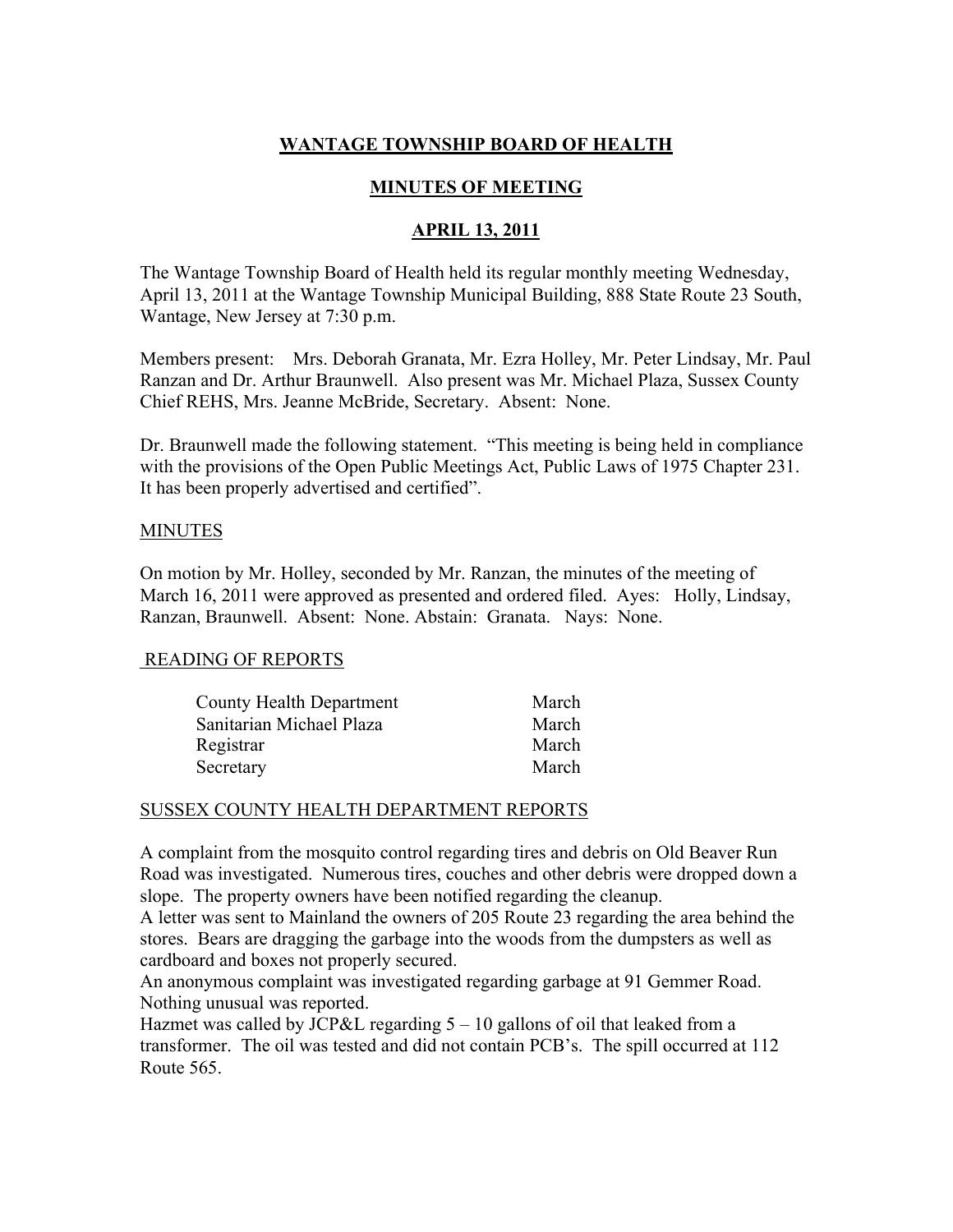Food Inspections: Second Home Child care Double S Diner Dare Devil Deli Quick Chek Farmers Market A&P Woodys Clifton E. Lawrence School

DISCUSSION OF REPORTS None.

**CORRESPONDENCE** SUSSEX COUNTY DEPARTMENT OF HEALTH AND HUMAN SERVICES: NJLINCS: Edward Mainardi 205 Route 23 e-mail Public Health Info: "Love them. Protect them. Immunize them." Celebrate National Infant immunization week. Public Health Info: CDC HAN info service message. Public Health Advisory: Proper handling of potential rabies exposures from bats. Status of situation on Route 565

NEW BUISNESS Rabies Clinic April 8, 2011, 261 total animals,183 dogs and 78 cats.

OLD BUSINESS None.

DISCUSSION:

The Foreign Language department at High Point High School has in the past hosted an International Dinner where the students bring in food they have prepared at home. Mr. Lindsay was told that the Health Department put a stop to the dinner. Since that was not true, Ralph D'Aires an inspector at the Health Department, contacted the principal at High Point High School and explained that a once a year event that is part of the curriculum is acceptable.

Dr. Braunwell questioned why PEOSHA and the HBV vaccine were listed under the Board of Health Budget. Mr. Doherty responded by e-mail:

The New Jersey Local Budget Law requires all New Jersey municipalities to use a standard budget document - which is a "one size fits all" template - whenever a municipality adopts its local budget.

The Official Budget Document is created by the New Jersey Division of Local